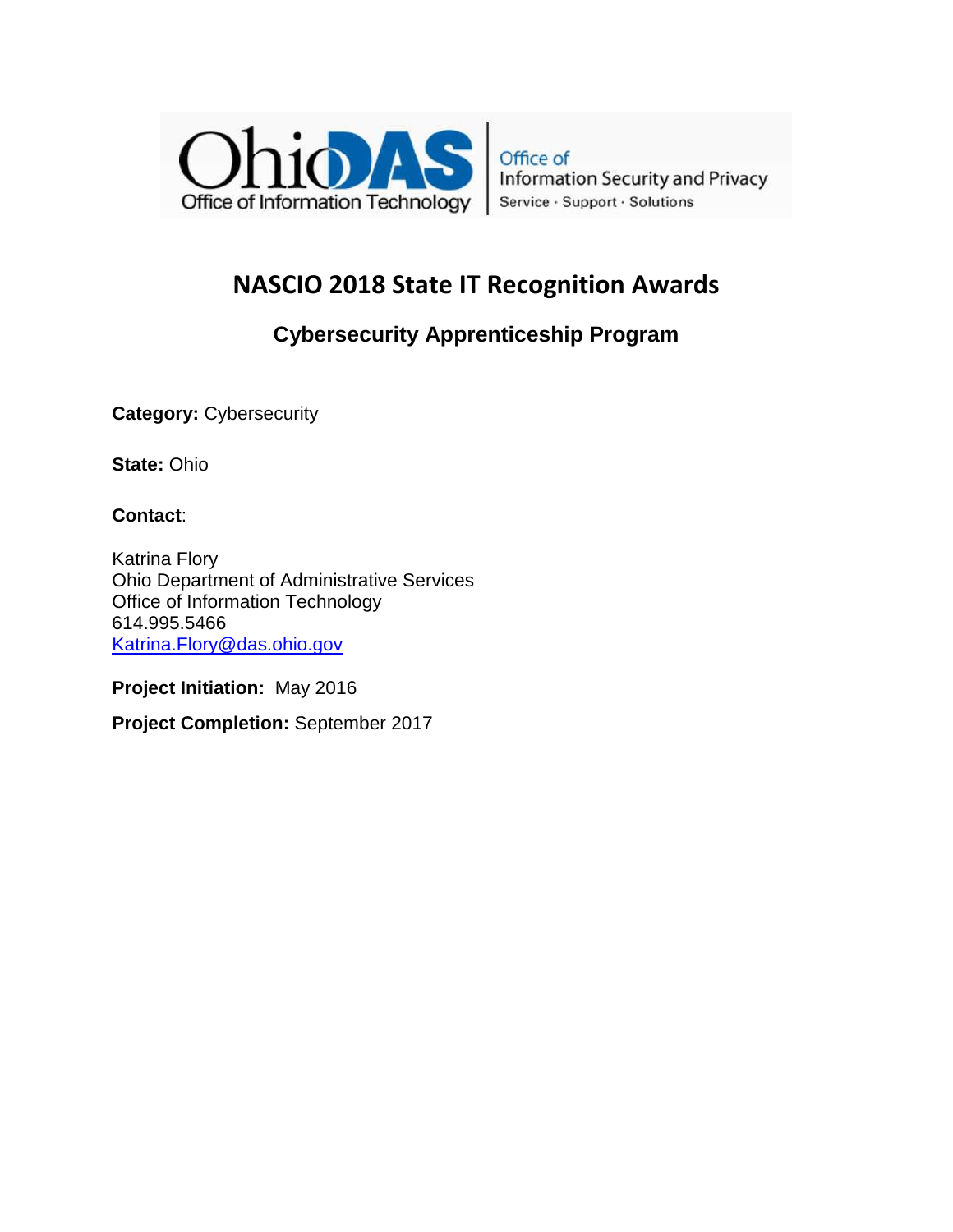#### **Executive Summary**

The State of Ohio is working daily to fortify its' infrastructure and protect its data. Given today's environment, protecting the state's assets from cybersecurity threats is an ongoing effort that requires Ohio to be proactive and resourceful. The State of Ohio, on average, detects 10 suspicious offences per hour, or one every 6 minutes, through its security information and event management tool. The state's security capabilities work to ensure that data is protected from the endpoint to the service, securing 72,000 endpoint devices and actively scanning more than 100,000 devices for vulnerabilities. Given Ohio's significant IT security footprint, it is critical that the state be able to attract and retain IT security professionals. However, this is challenging in today's job market given the demand for these resources as well as the current salary levels. State government cannot compete with private industry in terms of compensation. According to recent Gartner research note, "the unemployment rate for cybersecurity professionals is zero."<sup>1</sup> In addition, Gartner advises that, "the U.S. Bureau of Labor Statistics expects that demand for cybersecurity professionals will increase 53% through 2018."<sup>2</sup> This data clearly indicates the need for a creative and innovative approach to filling cybersecurity roles.

The Ohio Department of Administrative Services (DAS) Office of Information Security and Privacy (OISP) supports and collaborates with internal and external agency customers to lead the creation, implementation and management of enterprise efforts for information assurance, security, privacy and risk management. In an effort to fill critical cybersecurity roles in their office, DAS OISP partnered with the DAS Office of Employee Services and the Ohio Department of Job and Family Services Apprenticeship Office of Workforce Development to develop a creative solution to this challenge. The team understood that the solution needed to balance the state's inability to match private sector salaries with the need for candidates that will make an investment in the State of Ohio as an employer. DAS OISP is interested in recruiting resources that will work to obtain the skills needed to fill Ohio's IT security needs. Leveraging the expertise of each of these areas, the team was able to identify a creative and realistic solution for Ohio – the Cybersecurity Apprenticeship Program.

The program is a brand new approach for Ohio and is already yielding results. It establishes a cybersecurity resource recruitment pipeline. The apprenticeship program allows DAS to recruit college graduates as well as those still in college. DAS also accepts applicants who are in a certification training program or professionals looking to change careers. Internal candidates are also eligible to participate. To date, DAS OISP has three cybersecurity apprentices in place. They are already working with their DAS OISP mentors to become cybersecurity professionals for the State of Ohio.

 $\overline{a}$ 

<sup>1</sup> Olyaei, Sam, Mark Coleman, Matthew T. Stamper. "Adapt Your Traditional Staffing Practices for

Cybersecurity," Gartner, 2 May 2018 < https://www.gartner.com/en>.

 $2$  *lbid.*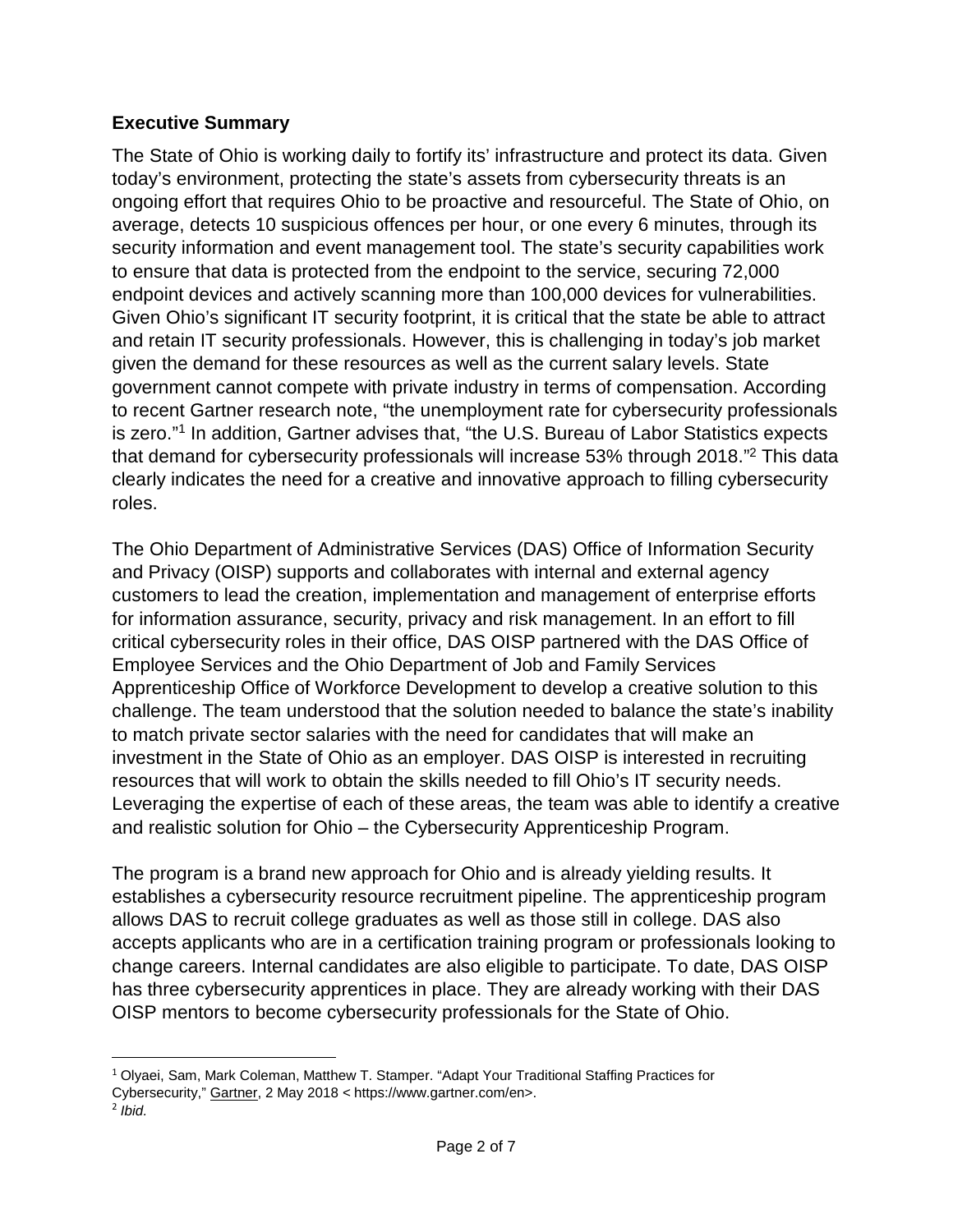## **Concept**

Recruiting qualified cybersecurity professionals is difficult for every organization. The deficit of experienced talent combined with the high demand for resources has driven the Ohio Department of Administrative Services (DAS) Office of Information Security and Privacy (OISP) to develop a creative solution to this challenge. Working with the DAS Office of Employee Services (OES) and the Ohio Department of Job and Family Services (JFS) Apprenticeship Office of Workforce Development, DAS OISP has developed a Cybersecurity Apprenticeship Program.

Through the new DAS program, IT security apprentices will gain experience in all of the major areas of a large cybersecurity program. The apprenticeship program allows DAS OISP to recruit college graduates, as well as those still in college. DAS OISP is also able to accept applicants who are in a certification training program, professionals looking to change careers, or those that would like to enter the IT field. The apprentices work 32-40 hours a week in four different groups within DAS OISP.

Apprentices are recruited in "cohorts" and the apprenticeships will last up to two years and be recognized nationally by the Ohio State Apprenticeship Council. All apprentices will be required to complete 2,000 on-the-job hours as well as 200 instructional credit hours through a customized learning module in DAS' e-learning portal, Learning on Demand.

Required cybersecurity apprentice training offerings include:

- **Business Skills**: Communication, Time/Organizational Management, Conflict Management, Emotional Intelligence/Leadership, Critical Thinking / Problem Solving, Customer Service
- **Information Technology**: CompTIA Network +, CompTIA Security +, CompTIA Linux +, CompTIA Server +, CompTIA Cloud+, ITIL 2011, Certified Ethical Hacker (CEH), Systems Security Certified Practitioner (SSCP) 2015, CompTIA CSA+

Working closely with DAS OISP security staff, the apprentices will rotate through each of the following four areas:

**Governance Risk and Compliance** – measurement and monitoring of cybersecurity risk

**Enterprise Vulnerability Management** – network and application vulnerability detection and remediation

**Security Engineering** – operation of enterprise security tools

**Security Incident Response Team** – monitoring of enterprise security tools and incident response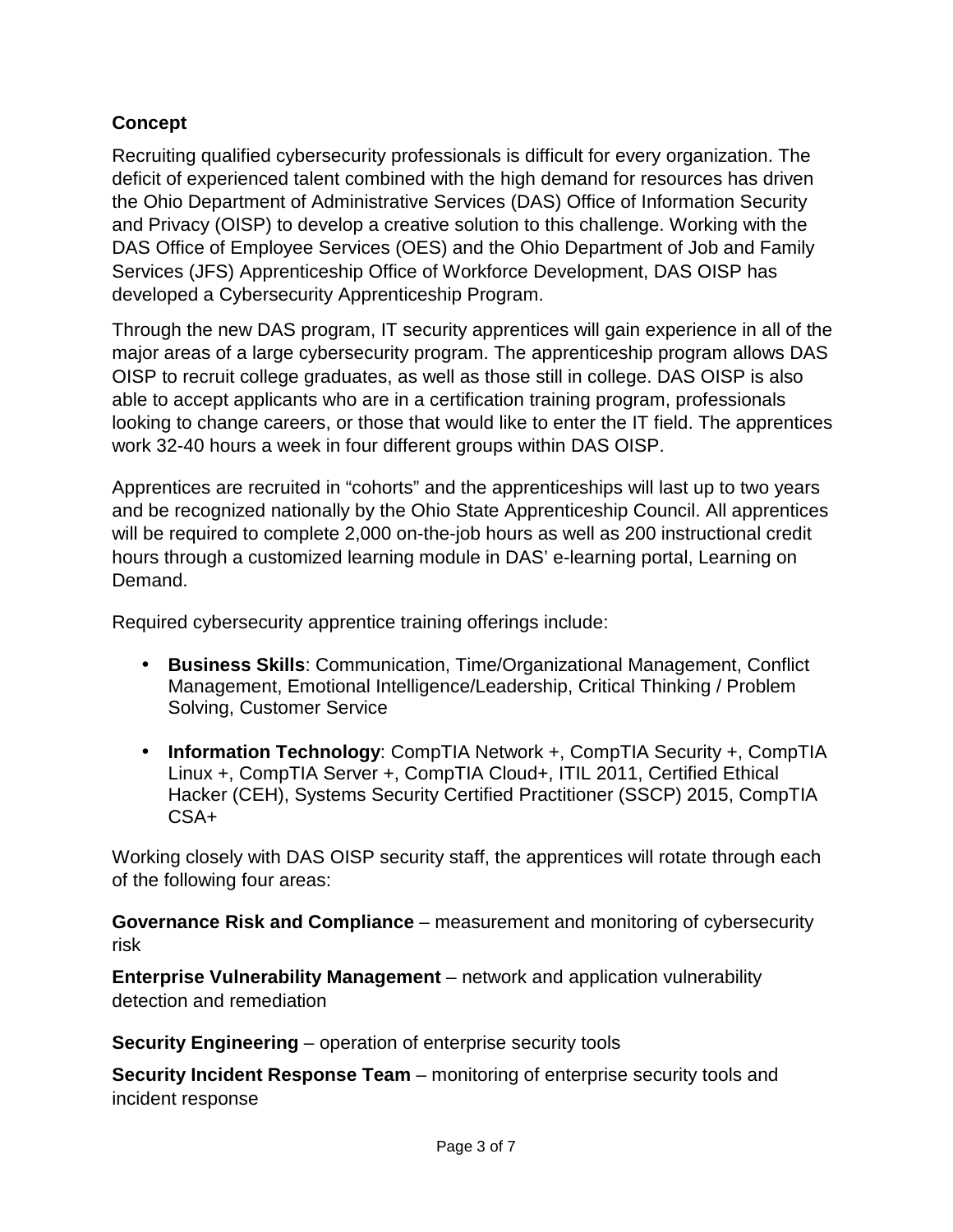In addition to spending three months in each of these four groups, apprentices will meet with other DAS OISP teams (e.g. State CISO, Chief Privacy Officer, Chief Security Architect, etc.) to gain a better understanding of their roles and responsibilities.

Once an apprentice has completed 2,000 work hours (approximately one year) and the 200 hours of required training, they will earn their certificate of completion for the apprenticeship program. Completion of the program will qualify them to interview for an entry level security position within DAS OISP. They may elect to be placed in one of the four security teams mentioned above for a deeper emersion into their area of interest or they may stay with DAS OISP for an additional 18 months while they are seeking job placement.

The DAS OISP apprentice requires some knowledge of information technology to assist DAS OISP staff. The detailed job description includes the following details for each of the rotation areas:

## **Governance Risk and Compliance**

- Assists in performance of security reviews, to identify gaps in security architecture, and develop a security risk management plan
- Assists in reviewing authorization and assurance documents to confirm that the level of risk is within acceptable limits for each software application, system, and network
- Assists with review of cloud service provider qualifications
- Assists in performing risk analysis (e.g., threat, vulnerability, and probability of occurrence) on new systems and applications for initial installations and major updates

## **Enterprise Vulnerability Management**

- Assists in conducting assessments of threats and vulnerabilities; determining deviations from acceptable configurations, enterprise or local policy; assessing the level of risk and determining appropriate mitigation countermeasures in operational and nonoperational situations
- Assists in measuring the effectiveness of defense-in-depth architecture against known vulnerabilities
- Supports penetration testing on networks, systems or elements of systems
- Assists in identifying systemic security issues based on the analysis of vulnerability and configuration data
- Assists in the preparation of vulnerability reports that identify technical and procedural findings, and provides recommended remediation strategies/solutions

## **Security Engineering**

• Assists in providing support, administration, and maintenance necessary to ensure effective and efficient information security systems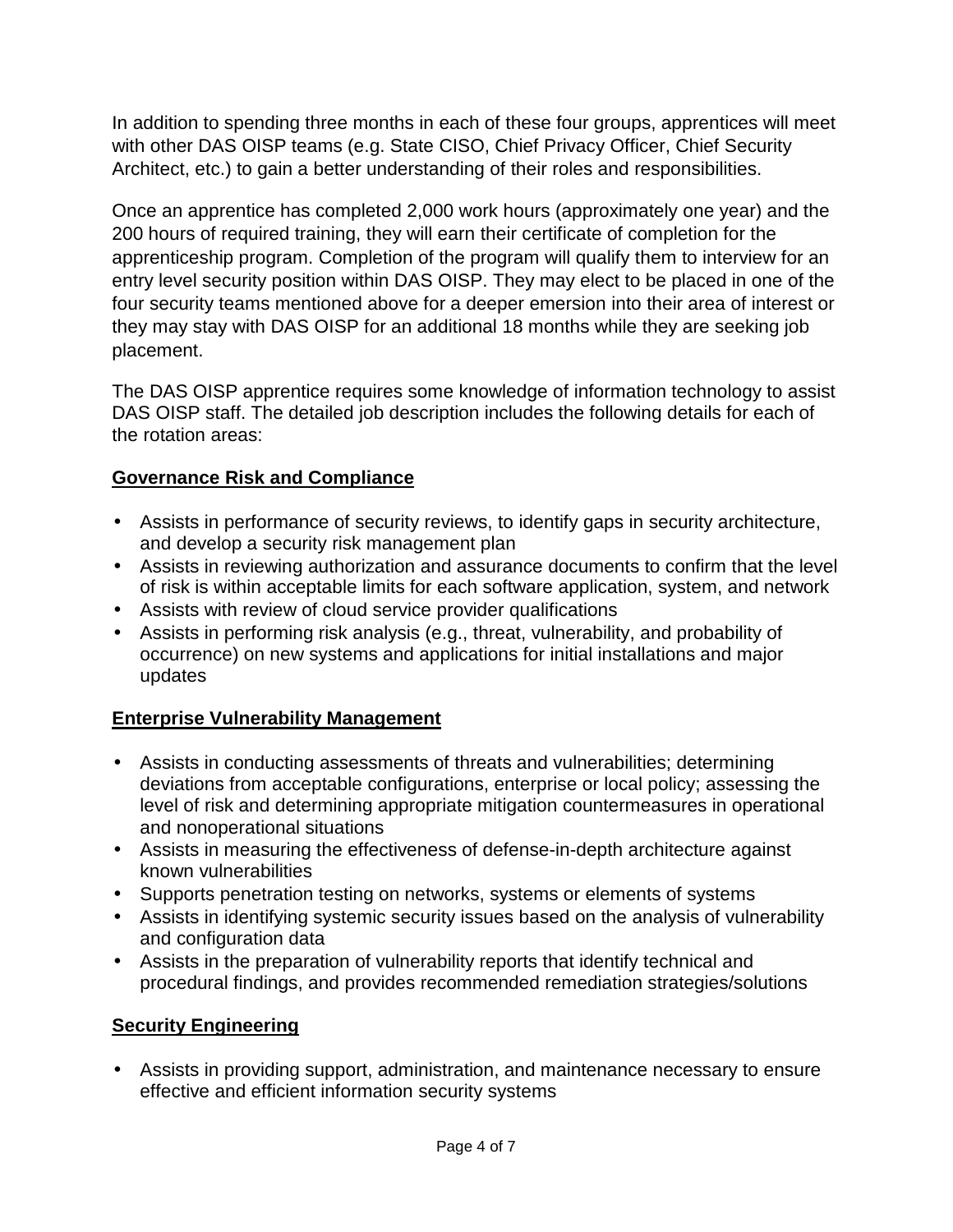- Assists in conducting technology assessment and integration process
- Provides and supports a prototype capability and/or evaluates its utility
- Consults with customers to gather and evaluate functional requirements and translates these requirements into technical solutions
- Provides guidance to customers about applicability of information systems to meet business needs
- Assists in development and in conducting system tests to evaluate compliance with specifications and requirements, by applying principles and methods for costeffective planning, evaluation, verifying, and in validating technical, functional, and performance characteristics (including interoperability) of systems or elements of systems incorporating IT.

#### **Security Incident Response Team**

- Assists in investigation of cybersecurity events related to IT systems, networks, and digital evidence
- Assists in identifying, analyzing, and mitigating threats to internal IT systems, and/or networks
- Assists in testing, maintaining, and reviewing infrastructure hardware and software that is required to effectively manage the computer network defense service provider network and resources
- Monitors network to actively remediate unauthorized activities.
- Assists in the response to crises or urgent situations within the pertinent domain to mitigate immediate and potential threats.
- Uses mitigation, preparedness, and response and recovery approaches, as needed, to maximize survival of life, preservation of property, and information security

## **Other duties as assigned, including but not limited to**:

- Completes specific training requirements
- Keeps up-to-date on current threats and vulnerabilities
- Monitors changes in cybersecurity related policy, regulation, and law

## **Significance**

The Cybersecurity Apprenticeship Program is in direct alignment with the spirit of Governor John Kasich's Workforce Transformation initiative. The overall goal of Workforce Transformation is, "To grow Ohio's economy by developing a skilled and productive workforce, promoting effective training programs, and connecting Ohio employers with qualified workers." This new program is allowing interested parties the opportunity to work alongside seasoned IT security professionals who will mentor them in a variety of important cybersecurity roles and the state is also providing access to valuable training resources. The ultimate goal is to provide a long-term career path for cybersecurity apprentices within state government. The program is broad in scope, allowing individuals to participate who are in various stages of their career, including,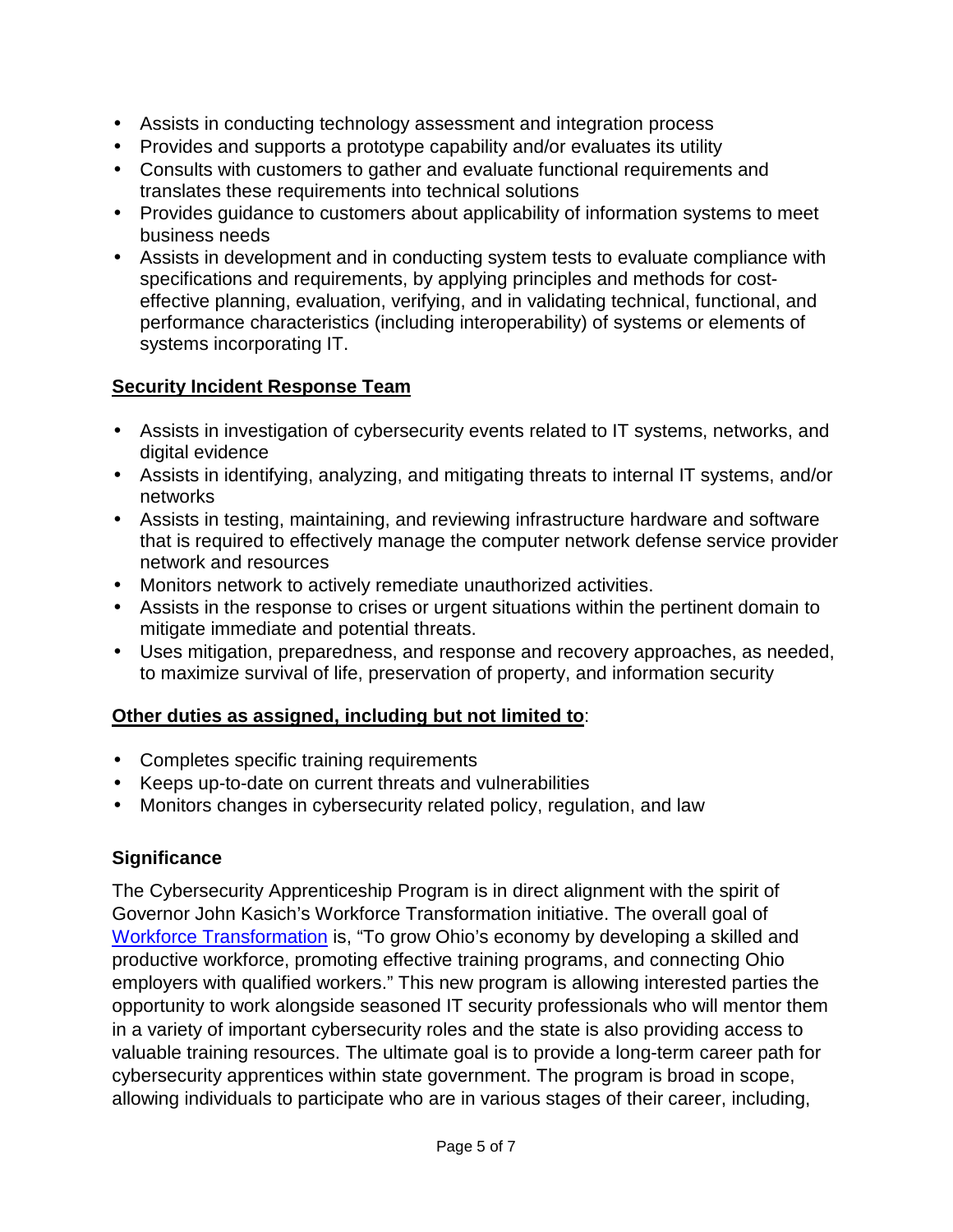college graduates, those still in college, applicants who are in a certification training program, professionals looking to change careers, and internal state government candidates.

This program is also directly related to the number one item in NASCIO's State CIO Top Ten Priorities for 2018 - Security and Risk Management. The program represents a foundational element to developing, implementing, and maintaining effective statewide security capabilities.

Over the years, DAS has leveraged college internships as a potential avenue for obtaining resources. However, this new program is unique in that the initial focus is on cybersecurity and it is providing cross training in a number of critical areas as opposed to a single area. In addition, the program has a well-defined education plan and requirements for successful completion. It is designed to develop future cybersecurity professionals that have an understating of Ohio's enterprise and IT security services.

The three cybersecurity apprentices that are currently participating in this new program are just the start for DAS OISP. The plan is to expand this initiative further and make it a permanent source for recruiting cybersecurity resources.

#### **Impact**

The Cybersecurity Apprenticeship Program approach will further improve Ohio's overall IT security posture. This type of innovative solution is needed to help ensure that the IT security program continues to grow and mature and that the numerous security safeguards that are already in place for the state are sufficiently maintained. Obtaining these resources is difficult and this solution provides a tangible path to securing cybersecurity staff for Ohio. As a recent Gartner research note indicates, "the unemployment rate for cybersecurity professionals is zero."<sup>3</sup> In addition, Gartner advises that, "the U.S. Bureau of Labor Statistics expects that demand for cybersecurity professionals will increase 53% through 2018."<sup>4</sup> The apprenticeship program allows Ohio to obtain resources within their cost restrictions and deliver value to them in terms of mentorship and training. The cybersecurity apprentices will have exposure to all of Ohio's IT security operations.

The apprenticeship program provides a clear track for career advancement within DAS OISP and through its unique, structured format, it gives the apprentices a hands-on, working knowledge of each IT security area. This helps the apprentice to make more informed decisions about their career and lends itself to greater, long-term job satisfaction.

If these new apprenticeships are successful, it is anticipated that adoption of this model will increase statewide. The State of Ohio envisions this as a recruitment model that will

 $\overline{a}$ 

<sup>3</sup> Olyaei, Sam, Mark Coleman, Matthew T. Stamper. "Adapt Your Traditional Staffing Practices for

Cybersecurity," Gartner, 2 May 2018 < https://www.gartner.com/en>.

 $4$  *Ibid.*